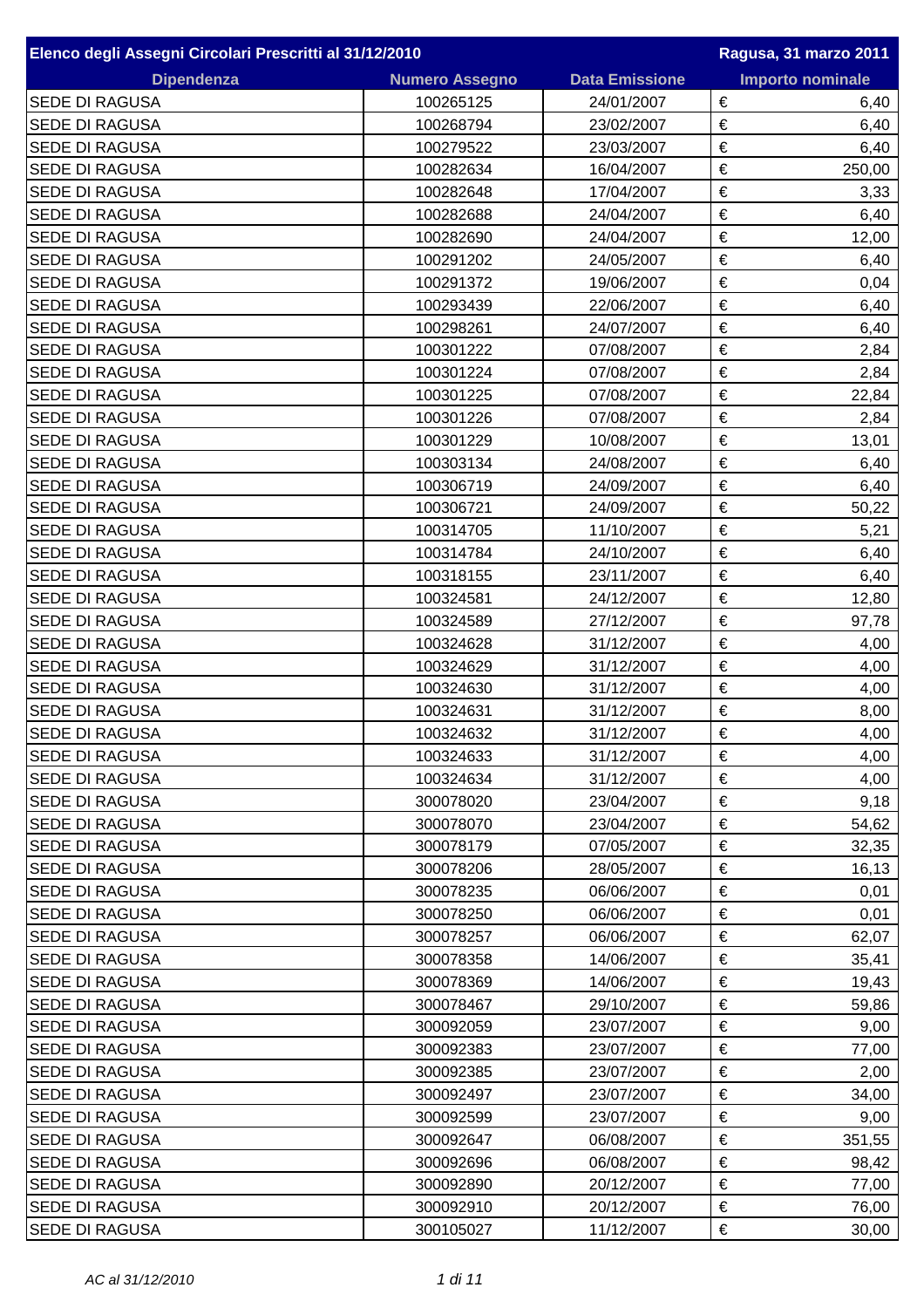| <b>SEDE DI RAGUSA</b> | 300105039 | 11/12/2007 | €<br>9,00     |
|-----------------------|-----------|------------|---------------|
| <b>SEDE DI RAGUSA</b> | 300105041 | 11/12/2007 | €<br>214,00   |
| <b>SEDE DI RAGUSA</b> | 300105121 | 11/12/2007 | €<br>9,00     |
| <b>SEDE DI RAGUSA</b> | 300105134 | 11/12/2007 | €<br>8,00     |
| <b>SEDE DI RAGUSA</b> | 300105184 | 11/12/2007 | €<br>200,00   |
| <b>SEDE DI RAGUSA</b> | 300105198 | 11/12/2007 | €<br>77,00    |
| SEDE DI RAGUSA        | 300105224 | 11/12/2007 | €<br>37,00    |
| <b>SEDE DI RAGUSA</b> | 300105244 | 11/12/2007 | €<br>370,00   |
| <b>SEDE DI RAGUSA</b> | 300105325 | 11/12/2007 | €<br>11,00    |
| <b>SEDE DI RAGUSA</b> | 300105384 | 11/12/2007 | €<br>9,00     |
| <b>SEDE DI RAGUSA</b> | 300105465 | 11/12/2007 | €<br>68,00    |
| <b>SEDE DI RAGUSA</b> | 300105611 | 11/12/2007 | $\in$<br>8,00 |
| <b>SEDE DI RAGUSA</b> | 300105615 | 11/12/2007 | €<br>381,00   |
| <b>SEDE DI RAGUSA</b> | 300105621 | 11/12/2007 | €<br>19,84    |
| <b>SEDE DI RAGUSA</b> | 300105625 | 11/12/2007 | €<br>34,00    |
| <b>SEDE DI RAGUSA</b> | 300105642 | 11/12/2007 | €<br>17,00    |
| <b>SEDE DI RAGUSA</b> | 300105678 | 11/12/2007 | €<br>289,00   |
| <b>SEDE DI RAGUSA</b> | 300105700 | 11/12/2007 | €<br>187,00   |
| RAGUSA AGENZIA N. 1   | 100279680 | 11/05/2007 | €<br>312,78   |
| RAGUSA AGENZIA N. 1   | 100286726 | 03/07/2007 | €<br>16,35    |
| RAGUSA AGENZIA N. 1   | 100286729 | 03/07/2007 | €<br>284,14   |
| RAGUSA AGENZIA N. 1   | 100286769 | 12/07/2007 | €<br>180,87   |
| RAGUSA AGENZIA N. 1   | 100303151 | 09/08/2007 | €<br>229,42   |
| RAGUSA AGENZIA N. 1   | 100303152 | 09/08/2007 | €<br>66,02    |
| RAGUSA AGENZIA N. 1   | 100303153 | 09/08/2007 | €<br>555,83   |
| RAGUSA AGENZIA N. 1   | 100303236 | 13/09/2007 | €<br>123,38   |
| RAGUSA AGENZIA N. 1   | 100312701 | 17/10/2007 | €<br>94,40    |
| RAGUSA AGENZIA N. 1   | 100312765 | 17/10/2007 | €<br>188,82   |
| RAGUSA AGENZIA N. 1   | 100315981 | 27/11/2007 | €<br>1.000,00 |
| RAGUSA AGENZIA N. 1   | 100315982 | 27/11/2007 | €<br>1.000,00 |
| RAGUSA AGENZIA N. 1   | 100315983 | 27/11/2007 | €<br>500,00   |
| RAGUSA AGENZIA N. 1   | 100315984 | 27/11/2007 | €<br>500,00   |
| RAGUSA AGENZIA N. 1   | 300046258 | 22/01/2007 | €<br>31,00    |
| RAGUSA AGENZIA N. 1   | 300046259 | 22/01/2007 | €<br>17,00    |
| RAGUSA AGENZIA N. 1   | 300046341 | 19/12/2007 | €<br>30,76    |
| RAGUSA AGENZIA N. 1   | 300046356 | 19/12/2007 | €<br>38,40    |
| RAGUSA AGENZIA N. 1   | 300046379 | 19/12/2007 | €<br>23,08    |
| RAGUSA AGENZIA N. 1   | 300046389 | 19/12/2007 | €<br>30,78    |
| RAGUSA AGENZIA N. 1   | 300046412 | 19/12/2007 | €<br>39,42    |
| RAGUSA AGENZIA N. 1   | 300046449 | 19/12/2007 | €<br>38,40    |
| RAGUSA AGENZIA N. 1   | 500160157 | 12/02/2007 | €<br>1.155,63 |
| RAGUSA AGENZIA N. 2   | 100265487 | 22/02/2007 | €<br>181,19   |
| RAGUSA AGENZIA N. 2   | 100298469 | 17/07/2007 | €<br>102,69   |
| RAGUSA AGENZIA N. 2   | 100320067 | 29/11/2007 | €<br>25,00    |
| RAGUSA AGENZIA N. 2   | 100320107 | 11/12/2007 | €<br>158,27   |
| RAGUSA AGENZIA N. 2   | 300087063 | 21/03/2007 | €<br>30,00    |
| RAGUSA AGENZIA N. 2   | 300087077 | 21/03/2007 | €<br>30,00    |
| RAGUSA AGENZIA N. 3   | 100262193 | 29/01/2007 | €<br>70,00    |
| RAGUSA AGENZIA N. 3   | 100311802 | 28/09/2007 | €<br>60,00    |
| RAGUSA AGENZIA N. 3   | 100315149 | 29/10/2007 | €<br>25,82    |
| RAGUSA AGENZIA N. 3   | 100321953 | 07/12/2007 | €<br>120,00   |
| RAGUSA AGENZIA N. 3   | 100321954 | 07/12/2007 | €<br>20,00    |
| RAGUSA AGENZIA N. 3   | 100321994 | 18/12/2007 | €<br>256,00   |
| RAGUSA AGENZIA N. 3   | 100321995 | 18/12/2007 | €<br>600,00   |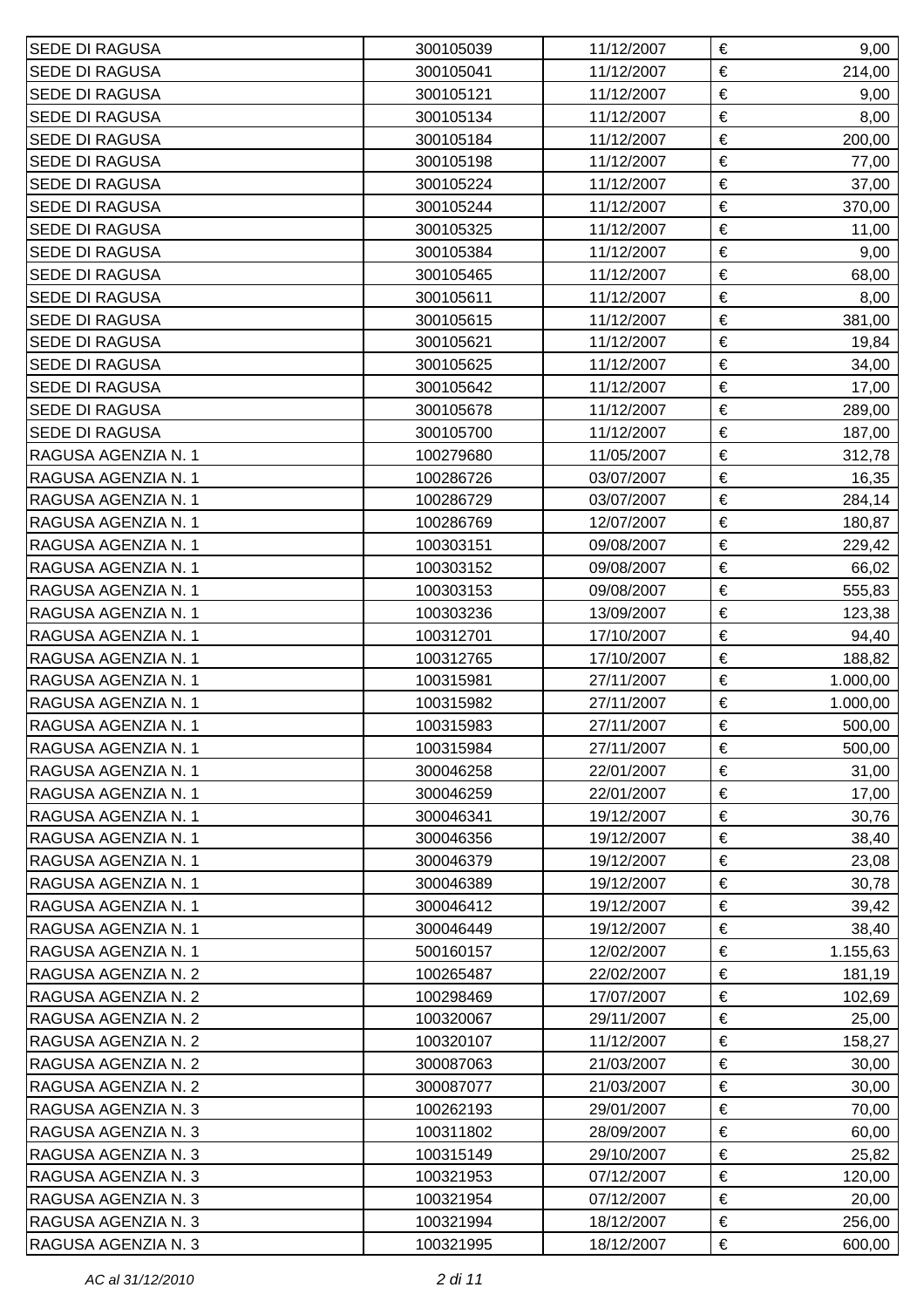| RAGUSA AGENZIA N. 3              | 100321997 | 19/12/2007 | € | 146,78 |
|----------------------------------|-----------|------------|---|--------|
| AGENZIA DI RAGUSA IBLA           | 100250628 | 12/03/2007 | € | 1,78   |
| AGENZIA DI RAGUSA IBLA           | 100250658 | 27/04/2007 | € | 15,29  |
| AGENZIA DI RAGUSA IBLA           | 100283127 | 26/07/2007 | € | 52,00  |
| AGENZIA DI RAGUSA IBLA           | 100283159 | 21/11/2007 | € | 10,55  |
| AGENZIA DI RAGUSA IBLA           | 100283176 | 28/12/2007 | € | 534,02 |
| AGENZIA DI MARINA DI RAGUSA      | 100238539 | 05/02/2007 | € | 50,00  |
| <b>AGENZIA CHIARAMONTE GULFI</b> | 100309081 | 18/12/2007 | € | 61,97  |
| <b>VITTORIA AG. 1</b>            | 100301465 | 08/11/2007 | € | 50,00  |
| AG. DI ACATE                     | 100312811 | 20/12/2007 | € | 212,18 |
| AG. DI ACATE                     | 100312812 | 20/12/2007 | € | 115,30 |
| AG. DI ACATE                     | 100312814 | 20/12/2007 | € | 100,00 |
| <b>AG. DI ACATE</b>              | 100312817 | 20/12/2007 | € | 61,97  |
| AG. DI ACATE                     | 100312820 | 20/12/2007 | € | 61,97  |
| AG. DI ACATE                     | 100312822 | 20/12/2007 | € | 41,32  |
| AG. DI ACATE                     | 100312825 | 20/12/2007 | € | 60,50  |
| AG. DI ACATE                     | 100312826 | 20/12/2007 | € | 100,00 |
| AG. DI ACATE                     | 100312829 | 20/12/2007 | € | 73,00  |
| AG. DI ACATE                     | 100312832 | 20/12/2007 | € | 60,50  |
| AG. DI ACATE                     | 100312833 | 20/12/2007 | € | 55,10  |
| AG. DI ACATE                     | 100312838 | 20/12/2007 | € | 41,32  |
| AG. DI ACATE                     | 100312843 | 20/12/2007 | € | 13,00  |
| AG. DI ACATE                     | 100312851 | 24/12/2007 | € | 41,32  |
| AG. DI ACATE                     | 100312856 | 24/12/2007 | € | 41,32  |
| AG. DI ACATE                     | 100312859 | 27/12/2007 | € | 61,97  |
| AG. DI ACATE                     | 100328134 | 24/12/2007 | € | 39,00  |
| AG. DI ACATE                     | 100328135 | 24/12/2007 | € | 73,00  |
| AG. DI ACATE                     | 100328139 | 24/12/2007 | € | 30,00  |
| AG. DI ACATE                     | 100328147 | 24/12/2007 | € | 73,00  |
| AG. DI ACATE                     | 100328148 | 24/12/2007 | € | 73,00  |
| AG. DI ACATE                     | 100328149 | 24/12/2007 | € | 95,00  |
| SUCCURSALE DI VITTORIA           | 100265869 | 30/01/2007 | € | 215,85 |
| <b>SUCCURSALE DI VITTORIA</b>    | 100276572 | 24/05/2007 | € | 509,76 |
| <b>SUCCURSALE DI VITTORIA</b>    | 100296213 | 28/12/2007 | € | 201,84 |
| <b>SUCCURSALE DI VITTORIA</b>    | 100296216 | 28/12/2007 | € | 30,00  |
| <b>SUCCURSALE DI VITTORIA</b>    | 100296244 | 28/12/2007 | € | 27,07  |
| <b>SUCCURSALE DI VITTORIA</b>    | 100301590 | 31/10/2007 | € | 8,43   |
| <b>SUCCURSALE DI VITTORIA</b>    | 100301636 | 22/11/2007 | € | 17,11  |
| <b>SUCCURSALE DI VITTORIA</b>    | 100320269 | 28/12/2007 | € | 90,00  |
| <b>SUCCURSALE DI VITTORIA</b>    | 100320273 | 28/12/2007 | € | 90,00  |
| <b>SUCCURSALE DI VITTORIA</b>    | 100322068 | 04/12/2007 | € | 42,00  |
| <b>SUCCURSALE DI VITTORIA</b>    | 100322138 | 28/12/2007 | € | 139,99 |
| <b>SUCCURSALE DI VITTORIA</b>    | 100322141 | 28/12/2007 | € | 139,99 |
| <b>SUCCURSALE DI VITTORIA</b>    | 300108585 | 10/12/2007 | € | 180,42 |
| AGENZIA DI GIARRATANA            | 100315390 | 18/12/2007 | € | 300,00 |
| AGENZIA DI GIARRATANA            | 100315393 | 18/12/2007 | € | 34,00  |
| AGENZIA MONTEROSSAO ALMO         | 100264055 | 09/02/2007 | € | 34,78  |
| <b>SUCCURSALE DI COMISO</b>      | 100256022 | 10/01/2007 | € | 130,00 |
| <b>SUCCURSALE DI COMISO</b>      | 300095438 | 20/06/2007 | € | 6,16   |
| <b>SUCCURSALE DI COMISO</b>      | 300095439 | 20/06/2007 | € | 6, 16  |
| <b>SUCCURSALE DI COMISO</b>      | 300095445 | 20/06/2007 | € | 6, 16  |
| <b>SUCCURSALE DI COMISO</b>      | 300095447 | 20/06/2007 | € | 6,16   |
| <b>SUCCURSALE DI COMISO</b>      | 300095448 | 20/06/2007 | € | 6,16   |
| <b>SUCCURSALE DI COMISO</b>      | 300095450 | 20/06/2007 | € | 6,16   |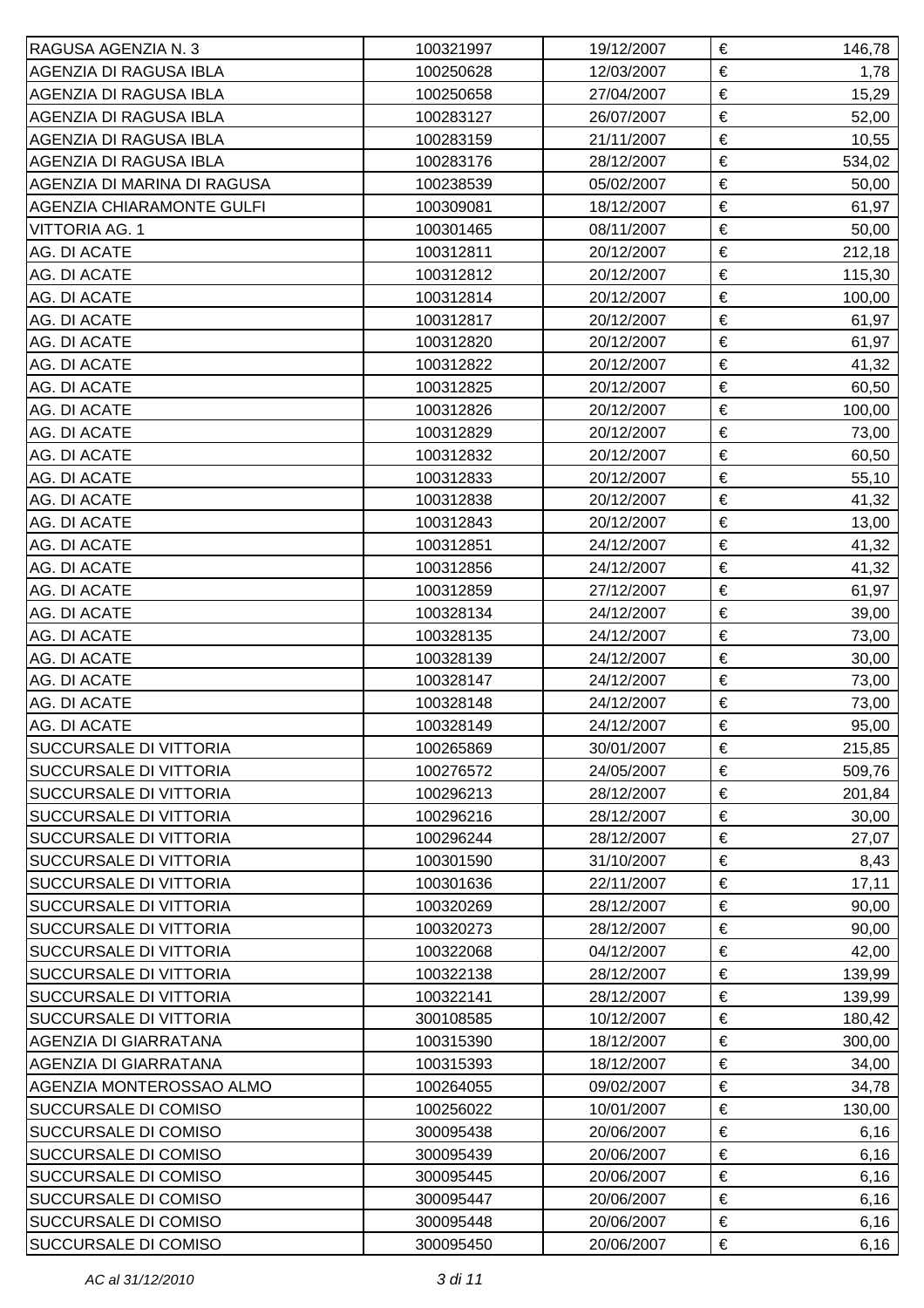| <b>SUCCURSALE DI COMISO</b>        | 300095451 | 20/06/2007 | € | 6,16   |
|------------------------------------|-----------|------------|---|--------|
| <b>SUCCURSALE DI COMISO</b>        | 300095453 | 20/06/2007 | € | 6,16   |
| <b>SUCCURSALE DI COMISO</b>        | 300095454 | 20/06/2007 | € | 6,16   |
| <b>SUCCURSALE DI COMISO</b>        | 300095455 | 20/06/2007 | € | 6,16   |
| <b>SUCCURSALE DI COMISO</b>        | 300095457 | 20/06/2007 | € | 6,16   |
| <b>SUCCURSALE DI COMISO</b>        | 300095459 | 20/06/2007 | € | 6, 16  |
| <b>SUCCURSALE DI COMISO</b>        | 300095460 | 20/06/2007 | € | 6,16   |
| <b>SUCCURSALE DI COMISO</b>        | 300095461 | 20/06/2007 | € | 6, 16  |
| <b>SUCCURSALE DI COMISO</b>        | 300095462 | 20/06/2007 | € | 6,16   |
| <b>SUCCURSALE DI COMISO</b>        | 300095463 | 20/06/2007 | € | 6,16   |
| <b>SUCCURSALE DI COMISO</b>        | 300095464 | 20/06/2007 | € | 6,16   |
| SUCCURSALE DI COMISO               | 300095469 | 20/06/2007 | € | 6,16   |
| <b>SUCCURSALE DI COMISO</b>        | 300095470 | 20/06/2007 | € | 6, 16  |
| <b>SUCCURSALE DI COMISO</b>        | 300095473 | 20/06/2007 | € | 6,16   |
| <b>SUCCURSALE DI COMISO</b>        | 300095476 | 20/06/2007 | € | 6, 16  |
| SUCCURSALE DI COMISO               | 300095477 | 20/06/2007 | € | 6,16   |
| <b>SUCCURSALE DI COMISO</b>        | 300095478 | 20/06/2007 | € | 6, 16  |
| <b>SUCCURSALE DI COMISO</b>        | 300095480 | 20/06/2007 | € | 6, 16  |
| <b>SUCCURSALE DI COMISO</b>        | 300095481 | 20/06/2007 | € | 6,16   |
| <b>SUCCURSALE DI COMISO</b>        | 300095485 | 20/06/2007 | € | 6,35   |
| <b>SUCCURSALE DI COMISO</b>        | 300103287 | 23/11/2007 | € | 12,10  |
| <b>SUCCURSALE DI COMISO</b>        | 300103288 | 23/11/2007 | € | 12,10  |
| <b>SUCCURSALE DI COMISO</b>        | 300103289 | 23/11/2007 | € | 12,10  |
| <b>SUCCURSALE DI COMISO</b>        | 300103292 | 23/11/2007 | € | 12,10  |
| <b>SUCCURSALE DI COMISO</b>        | 300103295 | 23/11/2007 | € | 12,10  |
| <b>SUCCURSALE DI COMISO</b>        | 300103306 | 23/11/2007 | € | 12,10  |
| <b>SUCCURSALE DI COMISO</b>        | 300103308 | 23/11/2007 | € | 12,10  |
| <b>SUCCURSALE DI COMISO</b>        | 300103312 | 23/11/2007 | € | 12,10  |
| <b>SUCCURSALE DI COMISO</b>        | 300103320 | 23/11/2007 | € | 12,10  |
| <b>SUCCURSALE DI COMISO</b>        | 300103323 | 23/11/2007 | € | 12,10  |
| COMISO AGENZIA N. 1                | 100298602 | 21/12/2007 | € | 3,73   |
| SUCCURSALE DI SANTA CROCE CAMERINA | 100317413 | 27/12/2007 | € | 58,43  |
| SUCCURSALE DI SANTA CROCE CAMERINA | 100317418 | 27/12/2007 | € | 90,00  |
| SUCCURSALE DI SANTA CROCE CAMERINA | 100317420 | 27/12/2007 | € | 167,94 |
| SUCCURSALE DI SANTA CROCE CAMERINA | 100317429 | 27/12/2007 | € | 54,30  |
| SUCCURSALE DI SANTA CROCE CAMERINA | 100317430 | 27/12/2007 | € | 73,00  |
| SUCCURSALE DI SANTA CROCE CAMERINA | 100317441 | 27/12/2007 | € | 72,00  |
| SUCCURSALE DI SANTA CROCE CAMERINA | 100317442 | 27/12/2007 | € | 72,00  |
| SUCCURSALE DI SANTA CROCE CAMERINA | 100317443 | 27/12/2007 | € | 58,43  |
| SUCCURSALE DI SANTA CROCE CAMERINA | 100317448 | 27/12/2007 | € | 124,55 |
| SUCCURSALE DI SANTA CROCE CAMERINA | 100324902 | 27/12/2007 | € | 22,00  |
| SUCCURSALE DI SANTA CROCE CAMERINA | 100324903 | 27/12/2007 | € | 73,00  |
| SUCCURSALE DI SANTA CROCE CAMERINA | 100324906 | 27/12/2007 | € | 73,00  |
| SUCCURSALE DI SANTA CROCE CAMERINA | 100324911 | 27/12/2007 | € | 167,94 |
| SUCCURSALE DI SANTA CROCE CAMERINA | 100324922 | 27/12/2007 | € | 58,43  |
| SUCCURSALE DI SANTA CROCE CAMERINA | 100324923 | 27/12/2007 | € | 448,61 |
| SUCCURSALE DI SANTA CROCE CAMERINA | 100324927 | 27/12/2007 | € | 225,00 |
| SUCCURSALE DI SANTA CROCE CAMERINA | 100324934 | 27/12/2007 | € | 53,36  |
| SUCCURSALE DI SANTA CROCE CAMERINA | 100324941 | 27/12/2007 | € | 80,00  |
| SUCCURSALE DI SANTA CROCE CAMERINA | 100324942 | 27/12/2007 | € | 73,00  |
| SUCCURSALE DI SANTA CROCE CAMERINA | 100324945 | 27/12/2007 | € | 58,43  |
| SUCCURSALE DI SANTA CROCE CAMERINA | 100324946 | 27/12/2007 | € | 378,73 |
| SUCCURSALE DI SANTA CROCE CAMERINA | 100324949 | 27/12/2007 | € | 167,94 |
| SUCCURSALE DI SANTA CROCE CAMERINA | 100324969 | 27/12/2007 | € | 38,19  |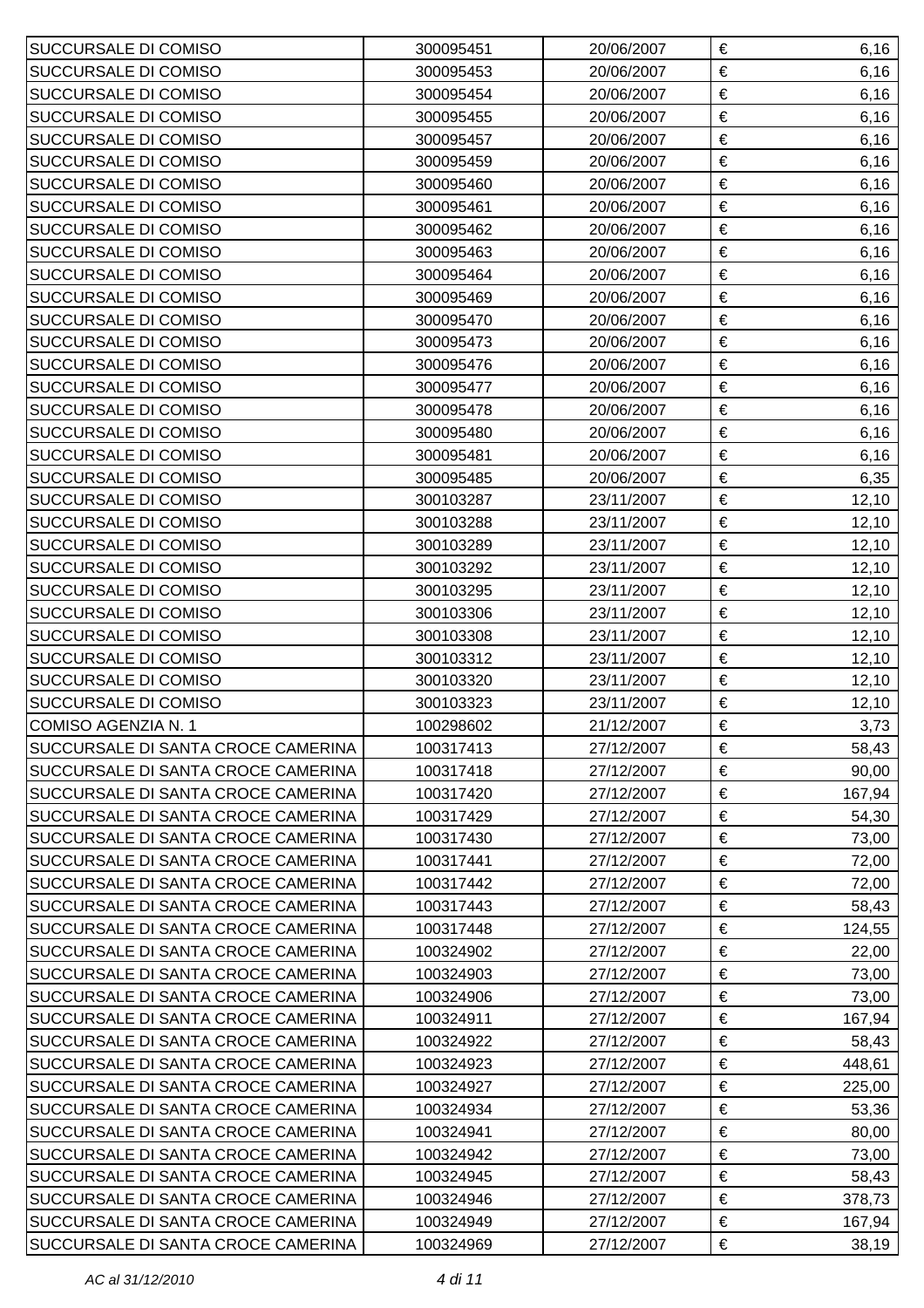| SUCCURSALE DI SANTA CROCE CAMERINA | 100324977  | 27/12/2007 | € | 62,00     |
|------------------------------------|------------|------------|---|-----------|
| SUCCURSALE DI SANTA CROCE CAMERINA | 100324978  | 27/12/2007 | € | 60,00     |
| SUCCURSALE DI SANTA CROCE CAMERINA | 100324979  | 27/12/2007 | € | 111,95    |
| SUCCURSALE DI SANTA CROCE CAMERINA | 100324983  | 27/12/2007 | € | 100,00    |
| SUCCURSALE DI SANTA CROCE CAMERINA | 100324994  | 27/12/2007 | € | 167,94    |
| SUCCURSALE DI SANTA CROCE CAMERINA | 100324998  | 27/12/2007 | € | 73,00     |
| SUCCURSALE DI SANTA CROCE CAMERINA | 100324999  | 27/12/2007 | € | 73,00     |
| <b>SUCCURSALE DI MODICA</b>        | 100260732  | 21/05/2007 | € | 5,81      |
| <b>SUCCURSALE DI MODICA</b>        | 100260733  | 21/05/2007 | € | 4,46      |
| <b>SUCCURSALE DI MODICA</b>        | 100281631  | 26/07/2007 | € | 161,08    |
| SUCCURSALE DI MODICA               | 100281643  | 01/08/2007 | € | 50,00     |
| <b>SUCCURSALE DI MODICA</b>        | 100281694  | 19/09/2007 | € | 50,00     |
| <b>SUCCURSALE DI MODICA</b>        | 100290772  | 09/11/2007 | € | 294,35    |
| <b>SUCCURSALE DI MODICA</b>        | 100311939  | 12/12/2007 | € | 642,24    |
| <b>SUCCURSALE DI MODICA</b>        | 500151194  | 04/01/2007 | € | 1.294,14  |
| <b>SUCCURSALE DI MODICA</b>        | 500188687  | 12/12/2007 | € | 1.041,57  |
| AGENZIA DI MODICA SACRO CUORE      | 100286984  | 16/07/2007 | € | 29,40     |
| AGENZIA DI MODICA SACRO CUORE      | 500156694  | 07/02/2007 | € | 3.176,74  |
| AGENZIA DI MODICA SACRO CUORE      | 500156700  | 07/02/2007 | € | 2.075,64  |
| AGENZIA DI MODICA SACRO CUORE      | 5000120097 | 07/02/2007 | € | 11.318,66 |
| <b>SUCCURSALE DI SCICLI</b>        | 100256369  | 13/02/2007 | € | 21,40     |
| <b>SUCCURSALE DI SCICLI</b>        | 100270626  | 05/04/2007 | € | 930,00    |
| <b>SUCCURSALE DI SCICLI</b>        | 100295236  | 24/07/2007 | € | 180,00    |
| <b>SUCCURSALE DI SCICLI</b>        | 100300973  | 10/08/2007 | € | 185,00    |
| <b>SUCCURSALE DI SCICLI</b>        | 100318325  | 29/11/2007 | € | 2,10      |
| <b>SUCCURSALE DI SCICLI</b>        | 100318328  | 29/11/2007 | € | 43,60     |
| <b>SUCCURSALE DI SCICLI</b>        | 100318329  | 29/11/2007 | € | 43,42     |
| <b>SUCCURSALE DI SCICLI</b>        | 100318338  | 29/11/2007 | € | 8,62      |
| <b>SUCCURSALE DI SCICLI</b>        | 100318340  | 29/11/2007 | € | 47,93     |
| <b>SUCCURSALE DI SCICLI</b>        | 100326315  | 31/12/2007 | € | 16,89     |
| <b>SUCCURSALE DI SCICLI</b>        | 500161229  | 28/02/2007 | € | 1.227,40  |
| <b>SUCCURSALE DI SCICLI</b>        | 5000128632 | 22/05/2007 | € | 6.886,10  |
| <b>AGENZIA DI DONNALUCATA</b>      | 100266041  | 08/03/2007 | € | 50,00     |
| <b>SUCCURSALE DI POZZALLO</b>      | 100270913  | 17/05/2007 | € | 3,97      |
| <b>SUCCURSALE DI POZZALLO</b>      | 100270914  | 17/05/2007 | € | 2,09      |
| <b>SUCCURSALE DI POZZALLO</b>      | 100270918  | 17/05/2007 | € | 21,98     |
| SUCCURSALE DI POZZALLO             | 100270921  | 17/05/2007 | € | 28,66     |
| <b>SUCCURSALE DI POZZALLO</b>      | 100270922  | 17/05/2007 | € | 3,59      |
| <b>SUCCURSALE DI POZZALLO</b>      | 100270924  | 17/05/2007 | € | 5,37      |
| <b>SUCCURSALE DI POZZALLO</b>      | 100270925  | 17/05/2007 | € | 14,34     |
| <b>SUCCURSALE DI POZZALLO</b>      | 100270926  | 17/05/2007 | € | 4,41      |
| <b>SUCCURSALE DI POZZALLO</b>      | 100270938  | 30/05/2007 | € | 11,56     |
| <b>SUCCURSALE DI POZZALLO</b>      | 100270941  | 30/05/2007 | € | 91,58     |
| <b>SUCCURSALE DI POZZALLO</b>      | 100270942  | 30/05/2007 | € | 3,87      |
| <b>SUCCURSALE DI POZZALLO</b>      | 100270944  | 30/05/2007 | € | 13,55     |
| <b>SUCCURSALE DI POZZALLO</b>      | 100307655  | 27/09/2007 | € | 16,67     |
| AGENZIA DI ISPICA                  | 100301912  | 17/07/2007 | € | 166,94    |
| AG. DI MODICA ALTA                 | 100214254  | 07/02/2007 | € | 145,75    |
| AG. DI MODICA ALTA                 | 5000129921 | 03/07/2007 | € | 10.000,00 |
| AG. DI MODICA ALTA                 | 5000129922 | 03/07/2007 | € | 10.000,00 |
| <b>SCICLI AG. 1</b>                | 100271248  | 21/05/2007 | € | 100,00    |
| <b>SCICLI AG. 1</b>                | 100302061  | 12/11/2007 | € | 6,20      |
| <b>AGENZIA DI SCOGLITTI</b>        | 100281813  | 25/06/2007 | € | 36,50     |
| <b>AGENZIA DI ROSOLINI</b>         | 100258979  | 28/06/2007 | € | 128,00    |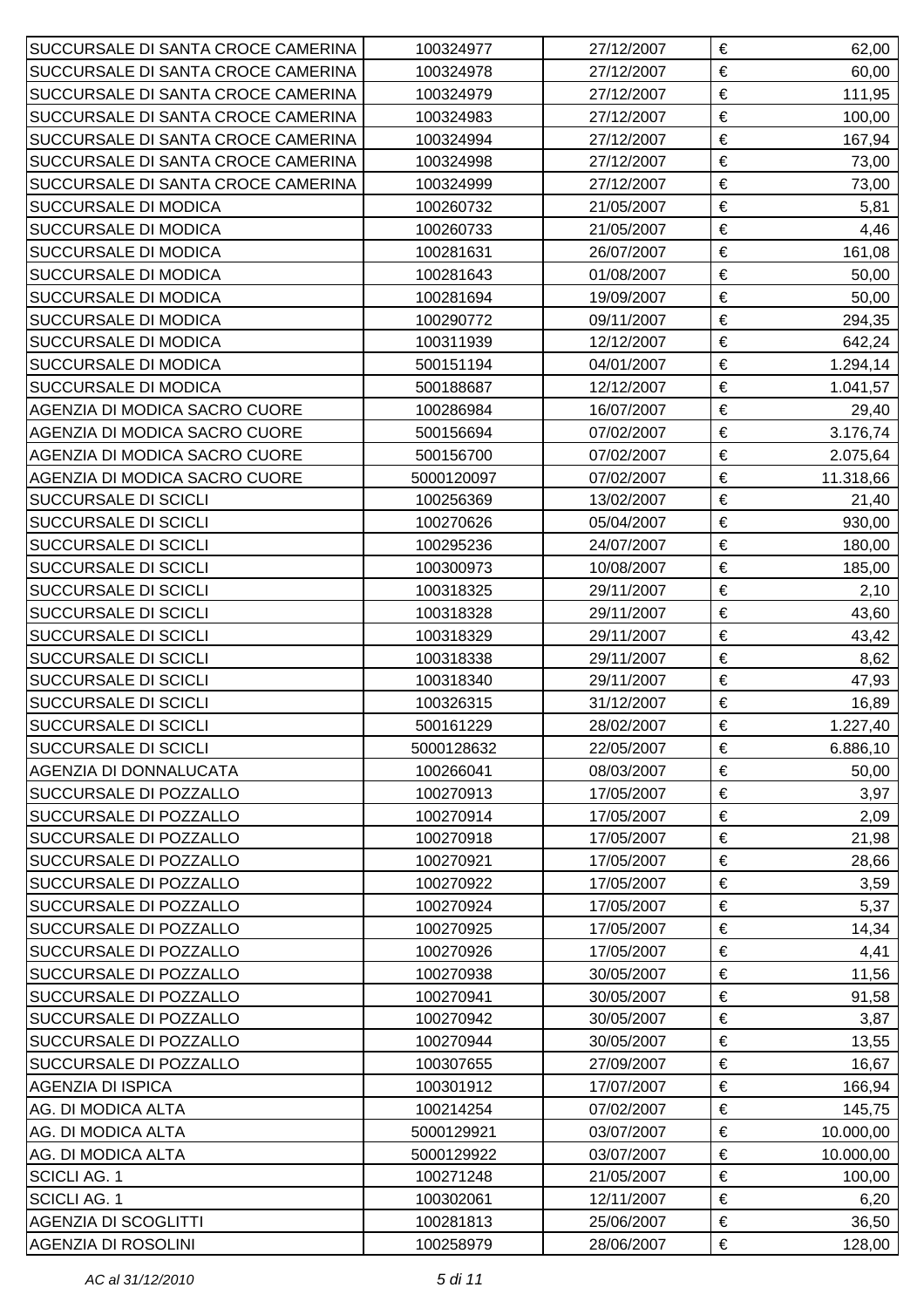| AGENZIA DI ROSOLINI           | 100321249 | 19/12/2007 | €     | 11,51  |
|-------------------------------|-----------|------------|-------|--------|
| <b>AGENZIA DI FRANCOFONTE</b> | 100303656 | 25/09/2007 | $\in$ | 9,32   |
| <b>AGENZIA DI FRANCOFONTE</b> | 100303657 | 25/09/2007 | €     | 1,77   |
| <b>AGENZIA DI FRANCOFONTE</b> | 100303664 | 25/09/2007 | €     | 0,89   |
| <b>AGENZIA DI FRANCOFONTE</b> | 100303665 | 25/09/2007 | €     | 3,63   |
| <b>AGENZIA DI FRANCOFONTE</b> | 100303666 | 25/09/2007 | €     | 19,58  |
| <b>AGENZIA DI FRANCOFONTE</b> | 100303673 | 25/09/2007 | €     | 6,56   |
| <b>AGENZIA DI FRANCOFONTE</b> | 100303674 | 25/09/2007 | €     | 0,89   |
| <b>AGENZIA DI FRANCOFONTE</b> | 100303684 | 25/09/2007 | €     | 2,67   |
| <b>AGENZIA DI FRANCOFONTE</b> | 100303689 | 25/09/2007 | €     | 3,55   |
| <b>AGENZIA DI FRANCOFONTE</b> | 100303717 | 01/10/2007 | €     | 6,52   |
| <b>AGENZIA DI FRANCOFONTE</b> | 100303721 | 02/10/2007 | €     | 1,78   |
| <b>AGENZIA DI FRANCOFONTE</b> | 100314963 | 28/11/2007 | €     | 100,00 |
| <b>AGENZIA DI FRANCOFONTE</b> | 100321267 | 11/12/2007 | €     | 200,00 |
| <b>AGENZIA DI FRANCOFONTE</b> | 100321304 | 12/12/2007 | €     | 59,00  |
| <b>AGENZIA DI FRANCOFONTE</b> | 100321330 | 20/12/2007 | €     | 17,11  |
| <b>AGENZIA DI FRANCOFONTE</b> | 100328404 | 27/12/2007 | €     | 90,81  |
| <b>AGENZIA DI PACHINO</b>     | 100266348 | 08/03/2007 | €     | 43,12  |
| <b>AGENZIA DI PACHINO</b>     | 100266392 | 24/05/2007 | €     | 21,10  |
| <b>AGENZIA DI PACHINO</b>     | 100299012 | 24/10/2007 | €     | 519,42 |
| AGENZIA DI PACHINO            | 100318580 | 11/12/2007 | €     | 240,00 |
| <b>AGENZIA DI PACHINO</b>     | 100320706 | 11/12/2007 | €     | 240,00 |
| <b>AGENZIA DI PACHINO</b>     | 100320787 | 18/12/2007 | €     | 16,60  |
| <b>AGENZIA DI PACHINO</b>     | 100328508 | 20/12/2007 | €     | 261,00 |
| <b>AGENZIA DI PACHINO</b>     | 300103092 | 29/10/2007 | €     | 31,65  |
| <b>AGENZIA DI PACHINO</b>     | 300103095 | 29/10/2007 | €     | 185,18 |
| <b>AGENZIA DI PACHINO</b>     | 300103162 | 29/10/2007 | €     | 301,47 |
| AG. DI AVOLA                  | 100309629 | 26/11/2007 | €     | 30,99  |
| <b>SUCCURSALE DI SIRACUSA</b> | 100266511 | 15/01/2007 | €     | 79,00  |
| <b>SUCCURSALE DI SIRACUSA</b> | 100266637 | 25/01/2007 | €     | 12,09  |
| <b>SUCCURSALE DI SIRACUSA</b> | 100266638 | 25/01/2007 | €     | 50,00  |
| <b>SUCCURSALE DI SIRACUSA</b> | 100266672 | 01/02/2007 | €     | 7,85   |
| <b>SUCCURSALE DI SIRACUSA</b> | 100278964 | 19/03/2007 | €     | 50,00  |
| <b>SUCCURSALE DI SIRACUSA</b> | 100284331 | 27/03/2007 | €     | 16,22  |
| <b>SUCCURSALE DI SIRACUSA</b> | 100296309 | 05/07/2007 | €     | 132,22 |
| <b>SUCCURSALE DI SIRACUSA</b> | 100296311 | 05/07/2007 | €     | 231,39 |
| <b>SUCCURSALE DI SIRACUSA</b> | 100296314 | 05/07/2007 | €     | 12,50  |
| <b>SUCCURSALE DI SIRACUSA</b> | 100296400 | 19/07/2007 | €     | 1,05   |
| <b>SUCCURSALE DI SIRACUSA</b> | 100296411 | 19/07/2007 | €     | 6,27   |
| <b>SUCCURSALE DI SIRACUSA</b> | 100299953 | 19/07/2007 | €     | 5,81   |
| <b>SUCCURSALE DI SIRACUSA</b> | 100299957 | 19/07/2007 | €     | 1,93   |
| <b>SUCCURSALE DI SIRACUSA</b> | 100299960 | 19/07/2007 | €     | 2,67   |
| <b>SUCCURSALE DI SIRACUSA</b> | 100299961 | 19/07/2007 | €     | 0,89   |
| <b>SUCCURSALE DI SIRACUSA</b> | 100304369 | 07/08/2007 | €     | 42,21  |
| <b>SUCCURSALE DI SIRACUSA</b> | 100304371 | 07/08/2007 | €     | 52,76  |
| <b>SUCCURSALE DI SIRACUSA</b> | 100309730 | 12/09/2007 | €     | 89,00  |
| <b>SUCCURSALE DI SIRACUSA</b> | 100316239 | 16/10/2007 | €     | 5,71   |
| <b>SUCCURSALE DI SIRACUSA</b> | 100316245 | 16/10/2007 | €     | 14,29  |
| <b>SUCCURSALE DI SIRACUSA</b> | 100316301 | 29/10/2007 | €     | 22,92  |
| <b>SUCCURSALE DI SIRACUSA</b> | 100322534 | 21/11/2007 | €     | 50,00  |
| <b>SUCCURSALE DI SIRACUSA</b> | 100322630 | 10/12/2007 | €     | 46,40  |
| <b>SUCCURSALE DI SIRACUSA</b> | 100325290 | 28/12/2007 | €     | 68,82  |
| <b>SUCCURSALE DI SIRACUSA</b> | 300088520 | 24/05/2007 | €     | 74,04  |
| <b>SUCCURSALE DI SIRACUSA</b> | 300088611 | 25/05/2007 | €     | 175,02 |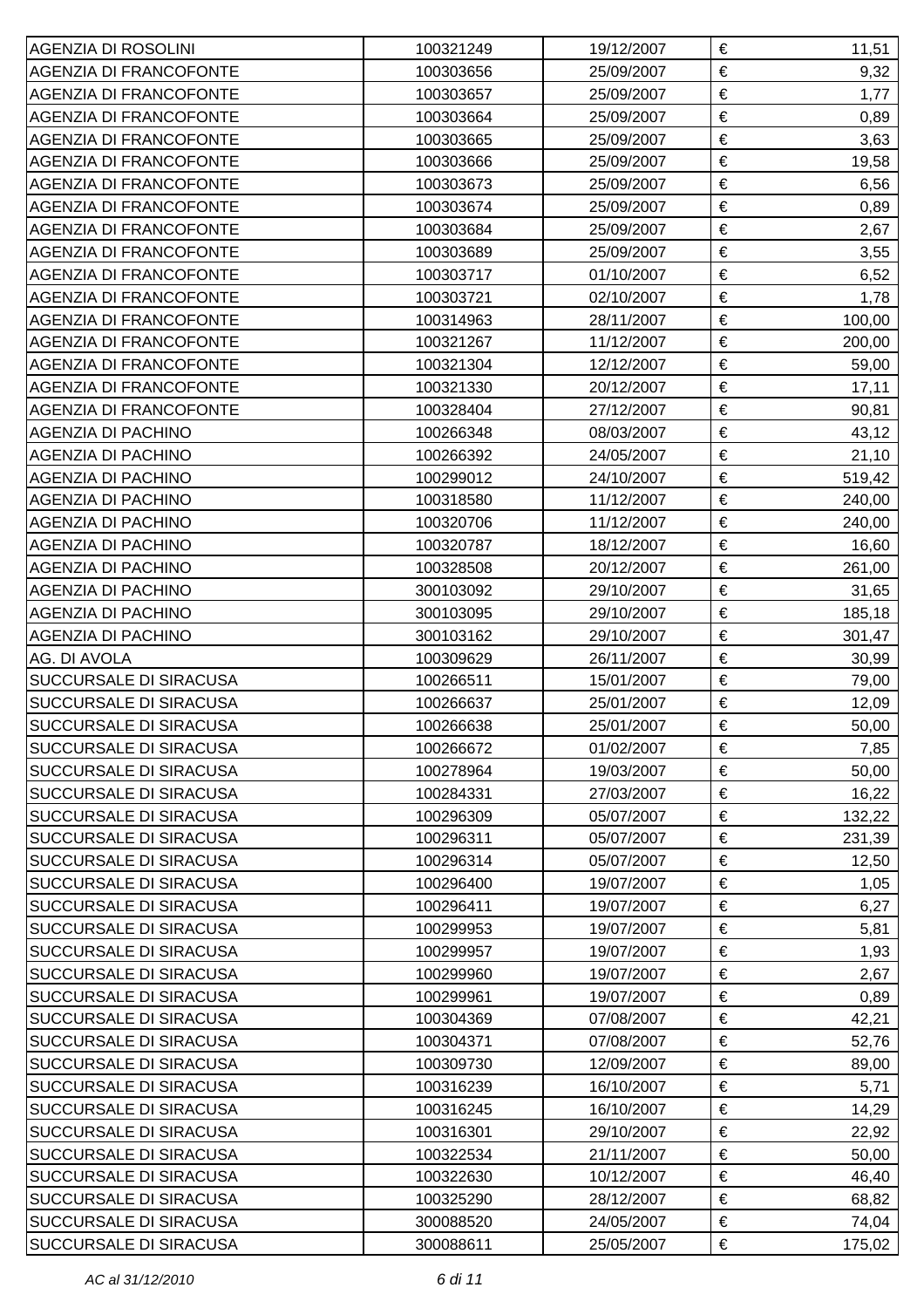| <b>SUCCURSALE DI SIRACUSA</b>   | 300088635 | 25/05/2007 | € | 21,02    |
|---------------------------------|-----------|------------|---|----------|
| <b>SUCCURSALE DI SIRACUSA</b>   | 300088640 | 25/05/2007 | € | 59,11    |
| <b>AGENZIA DI FLORIDIA</b>      | 100272050 | 15/02/2007 | € | 224,07   |
| <b>AGENZIA DI FLORIDIA</b>      | 100272060 | 22/02/2007 | € | 39,00    |
| <b>AGENZIA DI FLORIDIA</b>      | 100289396 | 14/06/2007 | € | 377,18   |
| <b>AGENZIA DI FLORIDIA</b>      | 100295427 | 19/07/2007 | € | 4,87     |
| <b>AGENZIA DI FLORIDIA</b>      | 100295428 | 19/07/2007 | € | 105,31   |
| <b>AGENZIA DI FLORIDIA</b>      | 100297455 | 27/07/2007 | € | 15,00    |
| <b>AGENZIA DI FLORIDIA</b>      | 100313451 | 22/10/2007 | € | 25,82    |
| <b>AGENZIA DI SORTINO</b>       | 100309953 | 27/12/2007 | € | 14,88    |
| <b>AGENZIA DI SORTINO</b>       | 100309965 | 27/12/2007 | € | 3,60     |
| <b>SUCCURSALE DI AUGUSTA</b>    | 100272257 | 26/01/2007 | € | 3,00     |
| <b>SUCCURSALE DI AUGUSTA</b>    | 100307010 | 11/09/2007 | € | 430,80   |
| <b>SUCCURSALE DI AUGUSTA</b>    | 100313781 | 06/11/2007 | € | 16,22    |
| <b>SUCCURSALE DI AUGUSTA</b>    | 500169101 | 23/04/2007 | € | 1.600,00 |
| AGENZIA DI S. AGATA LI BATTIATI | 100293962 | 04/09/2007 | € | 130,00   |
| AGENZIA DI S. AGATA LI BATTIATI | 100328705 | 20/12/2007 | € | 188,42   |
| AGENZIA DI S. AGATA LI BATTIATI | 100328713 | 24/12/2007 | € | 15,30    |
| AGENZIA DI S. AGATA LI BATTIATI | 100328722 | 28/12/2007 | € | 50,00    |
| AGENZIA DI S. AGATA LI BATTIATI | 100328725 | 28/12/2007 | € | 50,00    |
| AGENZIA DI S. AGATA LI BATTIATI | 100328727 | 28/12/2007 | € | 50,00    |
| AGENZIA DI S. AGATA LI BATTIATI | 100328729 | 28/12/2007 | € | 5,20     |
| AGENZIA DI S. AGATA LI BATTIATI | 100328730 | 28/12/2007 | € | 50,00    |
| AGENZIA DI S. AGATA LI BATTIATI | 100328732 | 28/12/2007 | € | 50,00    |
| AGENZIA DI S. AGATA LI BATTIATI | 100328736 | 28/12/2007 | € | 2,60     |
| AGENZIA DI S. AGATA LI BATTIATI | 100328737 | 28/12/2007 | € | 50,00    |
| AGENZIA DI S. AGATA LI BATTIATI | 100328741 | 28/12/2007 | € | 50,00    |
| AGENZIA DI S. AGATA LI BATTIATI | 100328743 | 28/12/2007 | € | 21,17    |
| AGENZIA DI S. AGATA LI BATTIATI | 100328744 | 28/12/2007 | € | 50,00    |
| AGENZIA DI S. AGATA LI BATTIATI | 100328745 | 28/12/2007 | € | 115,44   |
| AGENZIA DI S. AGATA LI BATTIATI | 100328746 | 28/12/2007 | € | 21,17    |
| AGENZIA DI S. AGATA LI BATTIATI | 100328748 | 28/12/2007 | € | 50,00    |
| AGENZIA DI S. AGATA LI BATTIATI | 100328754 | 28/12/2007 | € | 50,00    |
| AGENZIA DI S. AGATA LI BATTIATI | 100328755 | 28/12/2007 | € | 50,00    |
| AGENZIA DI S. AGATA LI BATTIATI | 100328756 | 28/12/2007 | € | 5,16     |
| AGENZIA DI S. AGATA LI BATTIATI | 100328759 | 28/12/2007 | € | 50,00    |
| AGENZIA DI S. AGATA LI BATTIATI | 100328760 | 28/12/2007 | € | 105,51   |
| AGENZIA DI S. AGATA LI BATTIATI | 300095167 | 11/06/2007 | € | 28,00    |
| AGENZIA DI S. AGATA LI BATTIATI | 300095174 | 11/06/2007 | € | 28,00    |
| AGENZIA DI S. AGATA LI BATTIATI | 300095187 | 11/06/2007 | € | 28,00    |
| AGENZIA DI S. AGATA LI BATTIATI | 300095193 | 11/06/2007 | € | 28,00    |
| AGENZIA DI S. AGATA LI BATTIATI | 300095194 | 11/06/2007 | € | 28,00    |
| AGENZIA DI S. AGATA LI BATTIATI | 300095196 | 11/06/2007 | € | 28,00    |
| AGENZIA DI S. AGATA LI BATTIATI | 300095200 | 11/06/2007 | € | 28,00    |
| AGENZIA DI S. AGATA LI BATTIATI | 300095201 | 11/06/2007 | € | 28,00    |
| AGENZIA DI S. AGATA LI BATTIATI | 300095202 | 11/06/2007 | € | 28,00    |
| <b>AGENZIA DI GRAMMICHELE</b>   | 100266879 | 29/03/2007 | € | 38,50    |
| <b>AGENZIA DI GRAMMICHELE</b>   | 100315082 | 29/11/2007 | € | 10,20    |
| <b>AGENZIA DI GRAMMICHELE</b>   | 100315090 | 29/11/2007 | € | 5,10     |
| <b>AGENZIA DI GRAMMICHELE</b>   | 100315096 | 29/11/2007 | € | 5,10     |
| <b>AGENZIA DI GRAMMICHELE</b>   | 100319208 | 29/11/2007 | € | 5,10     |
| <b>AGENZIA DI GRAMMICHELE</b>   | 100319209 | 29/11/2007 | € | 10,20    |
| <b>AGENZIA DI GRAMMICHELE</b>   | 100319210 | 29/11/2007 | € | 5,10     |
| <b>AGENZIA DI GRAMMICHELE</b>   | 100319211 | 29/11/2007 | € | 5,10     |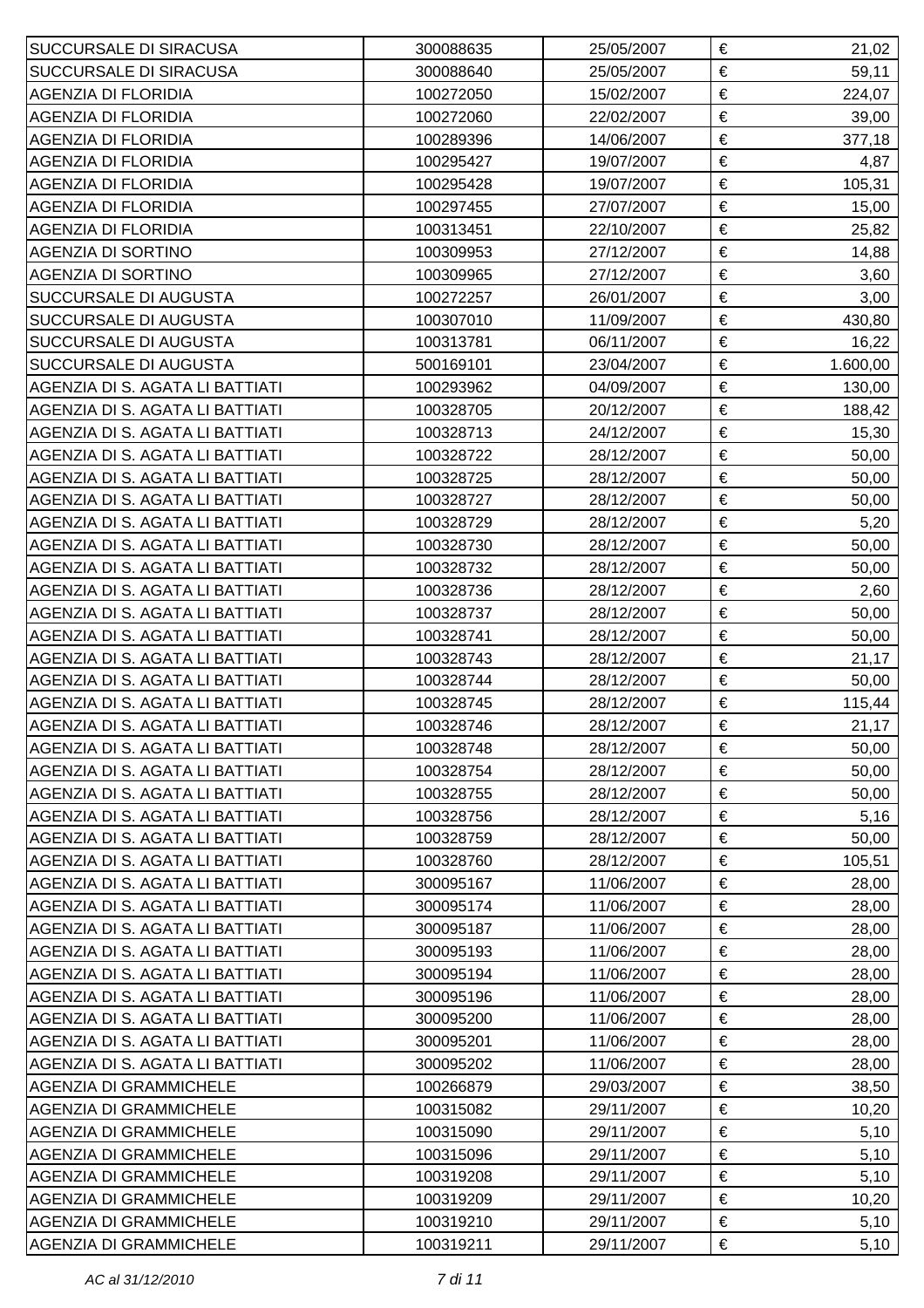| <b>AGENZIA DI GRAMMICHELE</b> | 100319214 | 29/11/2007 | €<br>5,10       |
|-------------------------------|-----------|------------|-----------------|
| <b>AGENZIA DI GRAMMICHELE</b> | 100319279 | 18/12/2007 | €<br>41,32      |
| <b>AGENZIA DI GRAMMICHELE</b> | 100319280 | 18/12/2007 | €<br>270,10     |
| <b>AGENZIA DI GRAMMICHELE</b> | 100319282 | 18/12/2007 | €<br>61,97      |
| <b>AGENZIA DI GRAMMICHELE</b> | 100319284 | 18/12/2007 | €<br>90,00      |
| <b>AGENZIA DI GRAMMICHELE</b> | 100319300 | 18/12/2007 | €<br>72,00      |
| <b>AGENZIA DI GRAMMICHELE</b> | 100326701 | 18/12/2007 | €<br>72,00      |
| <b>AGENZIA DI GRAMMICHELE</b> | 100326704 | 18/12/2007 | €<br>144,00     |
| <b>AGENZIA DI GRAMMICHELE</b> | 100326706 | 18/12/2007 | €<br>72,00      |
| <b>AGENZIA DI GRAMMICHELE</b> | 100326709 | 18/12/2007 | €<br>144,00     |
| <b>AGENZIA DI GRAMMICHELE</b> | 100326721 | 20/12/2007 | €<br>20,00      |
| <b>AGENZIA DI GRAMMICHELE</b> | 100326727 | 20/12/2007 | €<br>516,03     |
| AG. DI MINEO                  | 100305492 | 31/08/2007 | €<br>111,36     |
| AG. DI MINEO                  | 100325306 | 19/12/2007 | €<br>120,00     |
| AG. DI MINEO                  | 100325362 | 27/12/2007 | €<br>100,00     |
| AG. DI MINEO                  | 100329910 | 28/12/2007 | €<br>144,00     |
| <b>AGENZIA DI CALTAGIRONE</b> | 100296544 | 21/09/2007 | €<br>158,27     |
| <b>AGENZIA DI CALTAGIRONE</b> | 100296545 | 21/09/2007 | €<br>435,62     |
| <b>AGENZIA DI CALTAGIRONE</b> | 300086937 | 19/03/2007 | €<br>136,96     |
| <b>AGENZIA DI RIPOSTO</b>     | 100273251 | 21/06/2007 | €<br>516,42     |
| <b>AGENZIA DI RIPOSTO</b>     | 100273360 | 26/07/2007 | €<br>10,00      |
| <b>SUCCURSALE DI CATANIA</b>  | 100273510 | 26/01/2007 | €<br>41,31      |
| <b>SUCCURSALE DI CATANIA</b>  | 100276127 | 06/02/2007 | €<br>239,40     |
| <b>SUCCURSALE DI CATANIA</b>  | 100281927 | 21/03/2007 | €<br>39,50      |
| SUCCURSALE DI CATANIA         | 100282018 | 05/04/2007 | €<br>200,00     |
| <b>SUCCURSALE DI CATANIA</b>  | 100282019 | 05/04/2007 | €<br>220,00     |
| <b>SUCCURSALE DI CATANIA</b>  | 100284646 | 17/04/2007 | €<br>15,00      |
| <b>SUCCURSALE DI CATANIA</b>  | 100284717 | 19/04/2007 | $\in$<br>15, 13 |
| <b>SUCCURSALE DI CATANIA</b>  | 100284725 | 20/04/2007 | €<br>86,50      |
| <b>SUCCURSALE DI CATANIA</b>  | 100284734 | 20/04/2007 | €<br>66,50      |
| <b>SUCCURSALE DI CATANIA</b>  | 100284735 | 20/04/2007 | €<br>66,50      |
| <b>SUCCURSALE DI CATANIA</b>  | 100284736 | 20/04/2007 | €<br>66,50      |
| <b>SUCCURSALE DI CATANIA</b>  | 100284739 | 20/04/2007 | €<br>66,50      |
| <b>SUCCURSALE DI CATANIA</b>  | 100284740 | 20/04/2007 | €<br>66,50      |
| <b>SUCCURSALE DI CATANIA</b>  | 100284742 | 20/04/2007 | €<br>66,50      |
| SUCCURSALE DI CATANIA         | 100284743 | 20/04/2007 | €<br>60,00      |
| <b>SUCCURSALE DI CATANIA</b>  | 100284757 | 20/04/2007 | €<br>51,00      |
| <b>SUCCURSALE DI CATANIA</b>  | 100284791 | 20/04/2007 | €<br>86,50      |
| <b>SUCCURSALE DI CATANIA</b>  | 100287381 | 27/04/2007 | €<br>51,00      |
| <b>SUCCURSALE DI CATANIA</b>  | 100287384 | 27/04/2007 | €<br>51,00      |
| <b>SUCCURSALE DI CATANIA</b>  | 100287394 | 27/04/2007 | €<br>86,50      |
| <b>SUCCURSALE DI CATANIA</b>  | 100287395 | 27/04/2007 | €<br>86,50      |
| <b>SUCCURSALE DI CATANIA</b>  | 100289401 | 27/04/2007 | €<br>66,50      |
| <b>SUCCURSALE DI CATANIA</b>  | 100289460 | 03/05/2007 | €<br>51,00      |
| <b>SUCCURSALE DI CATANIA</b>  | 100289470 | 03/05/2007 | €<br>86,50      |
| <b>SUCCURSALE DI CATANIA</b>  | 100289486 | 03/05/2007 | €<br>66,50      |
| <b>SUCCURSALE DI CATANIA</b>  | 100292102 | 23/05/2007 | €<br>9,03       |
| <b>SUCCURSALE DI CATANIA</b>  | 100292103 | 23/05/2007 | €<br>9,03       |
| <b>SUCCURSALE DI CATANIA</b>  | 100292104 | 23/05/2007 | €<br>9,03       |
| <b>SUCCURSALE DI CATANIA</b>  | 100292108 | 23/05/2007 | €<br>9,03       |
| <b>SUCCURSALE DI CATANIA</b>  | 100292109 | 23/05/2007 | €<br>9,03       |
| <b>SUCCURSALE DI CATANIA</b>  | 100292111 | 23/05/2007 | €<br>9,03       |
| <b>SUCCURSALE DI CATANIA</b>  | 100292112 | 23/05/2007 | €<br>9,03       |
| <b>SUCCURSALE DI CATANIA</b>  | 100292114 | 23/05/2007 | €<br>9,03       |
|                               |           |            |                 |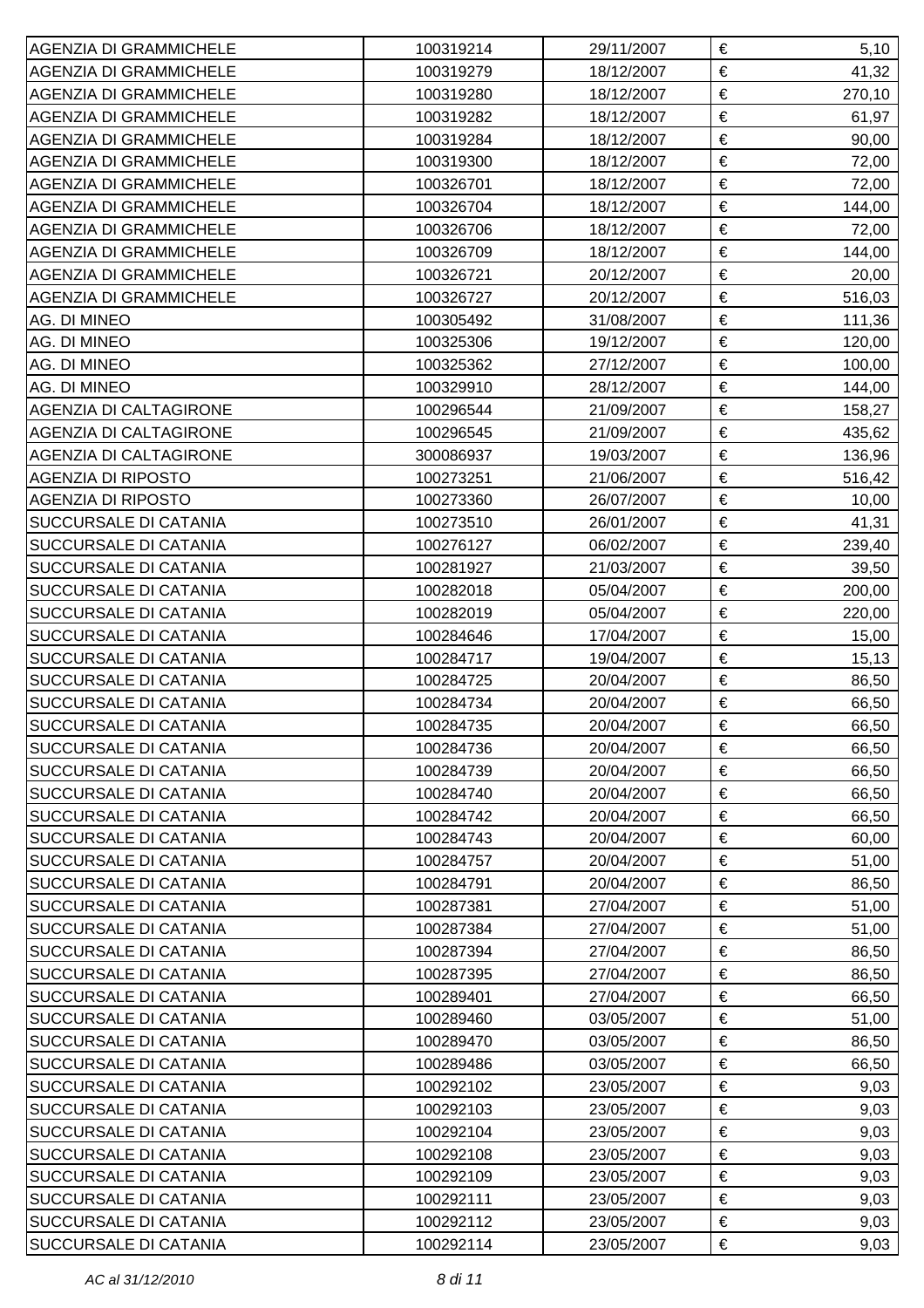| SUCCURSALE DI CATANIA        | 100292115 | 23/05/2007 | € | 9,03   |
|------------------------------|-----------|------------|---|--------|
| <b>SUCCURSALE DI CATANIA</b> | 100292116 | 23/05/2007 | € | 9,03   |
| <b>SUCCURSALE DI CATANIA</b> | 100292118 | 23/05/2007 | € | 9,03   |
| <b>SUCCURSALE DI CATANIA</b> | 100292119 | 23/05/2007 | € | 9,03   |
| <b>SUCCURSALE DI CATANIA</b> | 100292123 | 23/05/2007 | € | 9,03   |
| <b>SUCCURSALE DI CATANIA</b> | 100292124 | 23/05/2007 | € | 9,03   |
| <b>SUCCURSALE DI CATANIA</b> | 100292126 | 23/05/2007 | € | 9,03   |
| <b>SUCCURSALE DI CATANIA</b> | 100292129 | 23/05/2007 | € | 9,03   |
| <b>SUCCURSALE DI CATANIA</b> | 100292131 | 23/05/2007 | € | 9,03   |
| <b>SUCCURSALE DI CATANIA</b> | 100293161 | 04/06/2007 | € | 15,00  |
| <b>SUCCURSALE DI CATANIA</b> | 100293215 | 04/06/2007 | € | 20,00  |
| <b>SUCCURSALE DI CATANIA</b> | 100293231 | 04/06/2007 | € | 10,00  |
| <b>SUCCURSALE DI CATANIA</b> | 100293235 | 04/06/2007 | € | 10,00  |
| <b>SUCCURSALE DI CATANIA</b> | 100293239 | 04/06/2007 | € | 10,00  |
| <b>SUCCURSALE DI CATANIA</b> | 100293240 | 04/06/2007 | € | 10,00  |
| <b>SUCCURSALE DI CATANIA</b> | 100293246 | 04/06/2007 | € | 10,00  |
| <b>SUCCURSALE DI CATANIA</b> | 100293297 | 07/06/2007 | € | 195,45 |
| <b>SUCCURSALE DI CATANIA</b> | 100294803 | 08/06/2007 | € | 22,20  |
| <b>SUCCURSALE DI CATANIA</b> | 100294859 | 11/06/2007 | € | 72,87  |
| <b>SUCCURSALE DI CATANIA</b> | 100294861 | 11/06/2007 | € | 72,87  |
| <b>SUCCURSALE DI CATANIA</b> | 100294862 | 11/06/2007 | € | 72,87  |
| <b>SUCCURSALE DI CATANIA</b> | 100294863 | 11/06/2007 | € | 72,88  |
| <b>SUCCURSALE DI CATANIA</b> | 100294864 | 11/06/2007 | € | 72,87  |
| <b>SUCCURSALE DI CATANIA</b> | 100294870 | 11/06/2007 | € | 136,50 |
| <b>SUCCURSALE DI CATANIA</b> | 100302264 | 01/08/2007 | € | 536,72 |
| <b>SUCCURSALE DI CATANIA</b> | 100302267 | 01/08/2007 | € | 31,53  |
| <b>SUCCURSALE DI CATANIA</b> | 100302386 | 20/09/2007 | € | 463,08 |
| <b>SUCCURSALE DI CATANIA</b> | 100302392 | 21/09/2007 | € | 563,54 |
| <b>SUCCURSALE DI CATANIA</b> | 100304996 | 20/08/2007 | € | 10,55  |
| <b>SUCCURSALE DI CATANIA</b> | 100313853 | 27/09/2007 | € | 32,45  |
| SUCCURSALE DI CATANIA        | 100313855 | 27/09/2007 | € | 64,90  |
| SUCCURSALE DI CATANIA        | 100313858 | 27/09/2007 | € | 32,45  |
| <b>SUCCURSALE DI CATANIA</b> | 100313863 | 28/09/2007 | € | 50,00  |
| <b>SUCCURSALE DI CATANIA</b> | 100313871 | 28/09/2007 | € | 50,00  |
| <b>SUCCURSALE DI CATANIA</b> | 100313883 | 28/09/2007 | € | 50,00  |
| <b>SUCCURSALE DI CATANIA</b> | 100316786 | 26/10/2007 | € | 321,70 |
| <b>SUCCURSALE DI CATANIA</b> | 100316913 | 16/11/2007 | € | 115,50 |
| <b>SUCCURSALE DI CATANIA</b> | 100316915 | 16/11/2007 | € | 118,50 |
| <b>SUCCURSALE DI CATANIA</b> | 100316916 | 16/11/2007 | € | 120,00 |
| <b>SUCCURSALE DI CATANIA</b> | 100316920 | 16/11/2007 | € | 120,00 |
| <b>SUCCURSALE DI CATANIA</b> | 100316921 | 16/11/2007 | € | 114,00 |
| <b>SUCCURSALE DI CATANIA</b> | 100316923 | 16/11/2007 | € | 118,50 |
| <b>SUCCURSALE DI CATANIA</b> | 100316924 | 16/11/2007 | € | 118,50 |
| <b>SUCCURSALE DI CATANIA</b> | 100321453 | 21/11/2007 | € | 10,00  |
| <b>SUCCURSALE DI CATANIA</b> | 100321684 | 06/12/2007 | € | 160,74 |
| <b>SUCCURSALE DI CATANIA</b> | 100326809 | 12/12/2007 | € | 28,97  |
| <b>SUCCURSALE DI CATANIA</b> | 100326821 | 12/12/2007 | € | 7,97   |
| <b>SUCCURSALE DI CATANIA</b> | 100326845 | 13/12/2007 | € | 15,00  |
| <b>SUCCURSALE DI CATANIA</b> | 100326846 | 13/12/2007 | € | 65,00  |
| <b>SUCCURSALE DI CATANIA</b> | 100326847 | 13/12/2007 | € | 15,00  |
| <b>SUCCURSALE DI CATANIA</b> | 100326848 | 13/12/2007 | € | 15,13  |
| <b>SUCCURSALE DI CATANIA</b> | 100326849 | 13/12/2007 | € | 15,00  |
| <b>SUCCURSALE DI CATANIA</b> | 100326850 | 13/12/2007 | € | 15,13  |
| <b>SUCCURSALE DI CATANIA</b> | 100326986 | 18/12/2007 | € | 24,34  |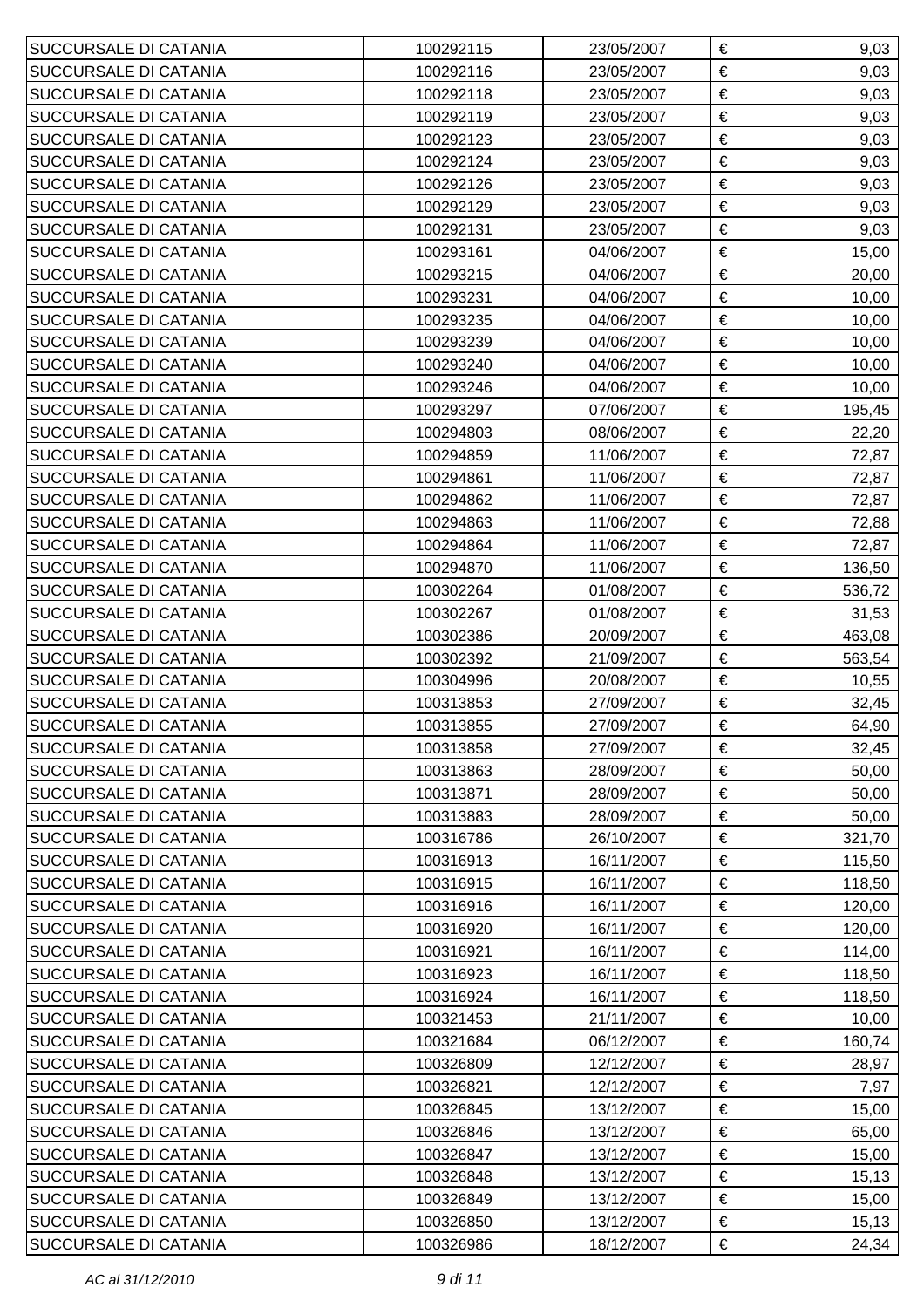| <b>SUCCURSALE DI CATANIA</b>   | 100327030 | 19/12/2007 | € | 75,00    |
|--------------------------------|-----------|------------|---|----------|
| <b>SUCCURSALE DI CATANIA</b>   | 100327033 | 19/12/2007 | € | 25,00    |
| <b>SUCCURSALE DI CATANIA</b>   | 100327034 | 19/12/2007 | € | 75,00    |
| <b>SUCCURSALE DI CATANIA</b>   | 100327037 | 19/12/2007 | € | 60,00    |
| <b>SUCCURSALE DI CATANIA</b>   | 100327042 | 19/12/2007 | € | 132,22   |
| <b>SUCCURSALE DI CATANIA</b>   | 100327047 | 19/12/2007 | € | 111,30   |
| <b>SUCCURSALE DI CATANIA</b>   | 100329019 | 28/12/2007 | € | 11,83    |
| <b>SUCCURSALE DI CATANIA</b>   | 100329021 | 28/12/2007 | € | 11,21    |
| <b>SUCCURSALE DI CATANIA</b>   | 100329038 | 28/12/2007 | € | 20,33    |
| <b>SUCCURSALE DI CATANIA</b>   | 300090598 | 04/04/2007 | € | 12,59    |
| <b>SUCCURSALE DI CATANIA</b>   | 300090602 | 04/04/2007 | € | 10,09    |
| <b>SUCCURSALE DI CATANIA</b>   | 300090604 | 04/04/2007 | € | 39,55    |
| <b>SUCCURSALE DI CATANIA</b>   | 300090967 | 15/06/2007 | € | 192,80   |
| <b>SUCCURSALE DI CATANIA</b>   | 300091458 | 06/07/2007 | € | 15,30    |
| <b>SUCCURSALE DI CATANIA</b>   | 300091776 | 12/07/2007 | € | 42,00    |
| <b>SUCCURSALE DI CATANIA</b>   | 300098348 | 28/09/2007 | € | 262,77   |
| <b>SUCCURSALE DI CATANIA</b>   | 300098349 | 28/09/2007 | € | 484,60   |
| <b>SUCCURSALE DI CATANIA</b>   | 300098354 | 28/09/2007 | € | 437,40   |
| <b>SUCCURSALE DI CATANIA</b>   | 300098364 | 28/09/2007 | € | 2.913,25 |
| <b>SUCCURSALE DI CATANIA</b>   | 300098369 | 28/09/2007 | € | 215,66   |
| <b>SUCCURSALE DI CATANIA</b>   | 300098380 | 28/09/2007 | € | 523,55   |
| <b>SUCCURSALE DI CATANIA</b>   | 300098764 | 16/10/2007 | € | 36,57    |
| <b>SUCCURSALE DI CATANIA</b>   | 300099167 | 29/11/2007 | € | 37,49    |
| <b>SUCCURSALE DI CATANIA</b>   | 300099366 | 24/12/2007 | € | 7,62     |
| <b>SUCCURSALE DI CATANIA</b>   | 300099536 | 24/12/2007 | € | 7,64     |
| <b>SUCCURSALE DI CATANIA</b>   | 500171642 | 22/05/2007 | € | 1.664,81 |
| <b>AGENZIA DI LINERA</b>       | 100297905 | 07/09/2007 | € | 5,95     |
| AGENZIA DI LINERA              | 100297907 | 07/09/2007 | € | 10, 18   |
| AGENZIA DI LINERA              | 100297910 | 07/09/2007 | € | 2,88     |
| <b>AGENZIA DI LINERA</b>       | 100297911 | 07/09/2007 | € | 2,13     |
| <b>AGENZIA DI MISTERBIANCO</b> | 100268677 | 06/03/2007 | € | 189,20   |
| <b>AGENZIA DI MISTERBIANCO</b> | 100282167 | 24/04/2007 | € | 35,00    |
| <b>AGENZIA BRONTE</b>          | 100247625 | 23/11/2007 | € | 76,60    |
| AGENZIA BRONTE                 | 100247635 | 28/12/2007 | € | 15,13    |
| <b>AGENZIA BRONTE</b>          | 100247636 | 28/12/2007 | € | 12,09    |
| AGENZIA DI SAN PIETRO CLARENZA | 100253880 | 12/03/2007 | € | 0,70     |
| AGENZIA DI SAN PIETRO CLARENZA | 100318839 | 18/12/2007 | € | 635,04   |
| AGENZIA DI SAN PIETRO CLARENZA | 100318859 | 19/12/2007 | € | 105,28   |
| AGENZIA DI SAN PIETRO CLARENZA | 100329707 | 21/12/2007 | € | 144,00   |
| AGENZIA DI SAN PIETRO CLARENZA | 500150725 | 22/01/2007 | € | 1.772,87 |
| AGENZIA DI PATERNO'            | 100227837 | 14/03/2007 | € | 15,98    |
| AGENZIA DI PATERNO'            | 100294202 | 03/07/2007 | € | 18,83    |
| AGENZIA DI PATERNO'            | 100318983 | 07/12/2007 | € | 26,50    |
| CATANIA AG. 1                  | 100304594 | 08/08/2007 | € | 479,12   |
| CATANIA AG. 1                  | 100319557 | 16/11/2007 | € | 522,61   |
| AG. DI VIZZINI                 | 100274343 | 25/07/2007 | € | 31,30    |
| AG. DI VIZZINI                 | 300083669 | 07/02/2007 | € | 17,49    |
| AG. DI MAZZARRONE              | 500146827 | 05/10/2007 | € | 1.363,10 |
| AG. DI SCORDIA                 | 100294505 | 10/07/2007 | € | 28,60    |
| AG. DI SCORDIA                 | 100327356 | 28/12/2007 | € | 100,00   |
| AG. DI FIUMEDINISI             | 100242776 | 16/08/2007 | € | 27,00    |
| <b>AG. DI GIAMPILIERI</b>      | 100323002 | 23/11/2007 | € | 30,00    |
| MESSINA AG. 1                  | 100280821 | 20/04/2007 | € | 50,00    |
| MESSINA AG. 1                  | 100280822 | 20/04/2007 | € | 25,00    |